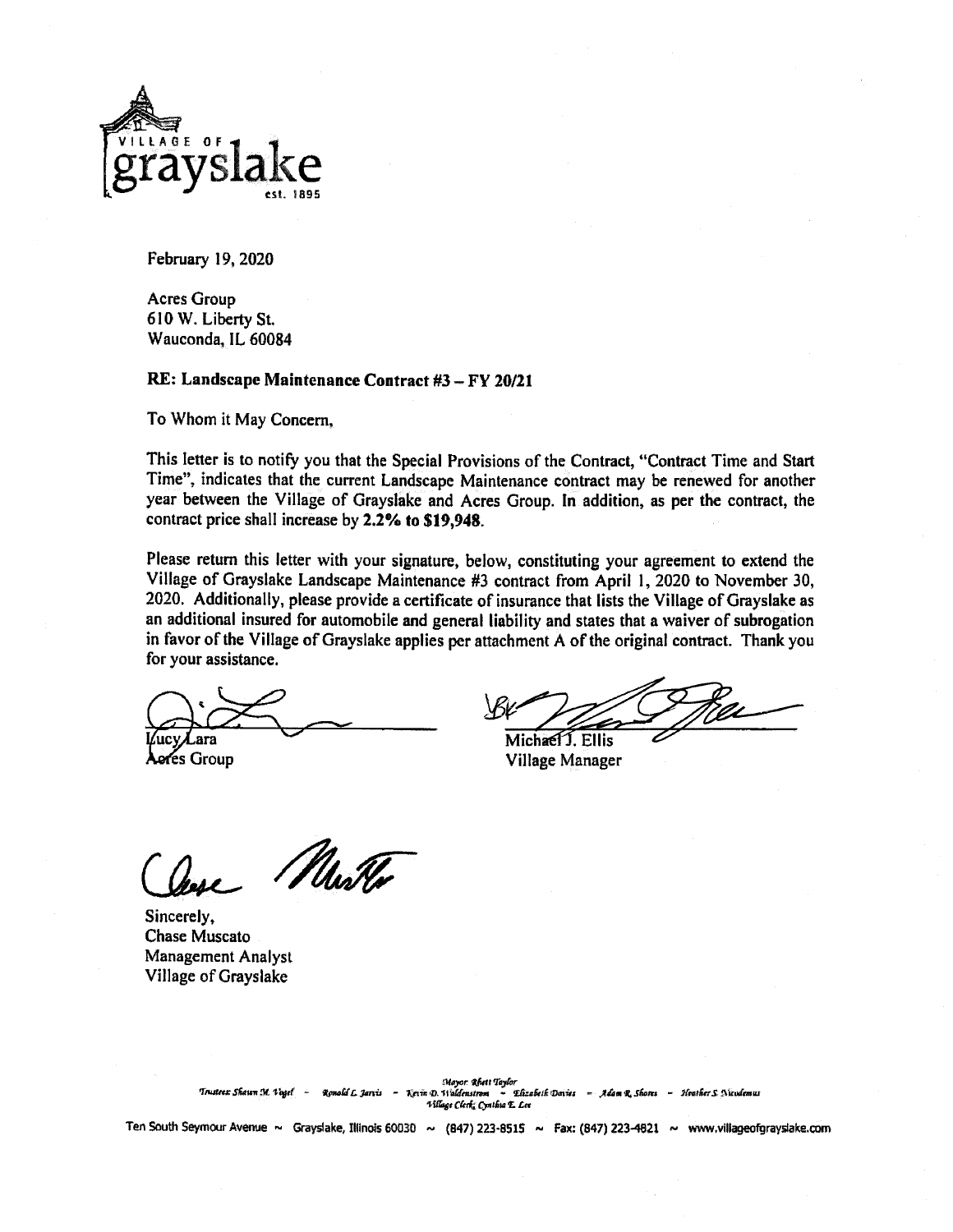

# **CERTIFICATE OF LIABILITY INSURANCE**

DATE (MM/DD/YYYY) .......

| IMPORTANT: If the certificate holder is an ADDITIONAL INSURED, the policy(ies) must have ADDITIONAL INSURED provisions or be endorsed.<br>If SUBROGATION IS WAIVED, subject to the terms and conditions of the policy, certain policies may require an endorsement. A statement on<br>this certificate does not confer rights to the certificate holder in Heu of such endorsement(s).<br>PRODUCER<br><b>CONTACT Carlssa Rediehs</b><br>Arthur J. Gallagher Risk Management Services, Inc.<br>PHONE<br>FAY<br>IAIC. No. Ext): 630.285.4465<br>[AC, No); 630-285-4006<br>2850 Golf Road<br><b>E-MAIL<br/>ADDRESS:</b><br>Rolling Meadows IL 60008<br>INSURER(S) AFFORDING COVERAGE<br><b>INSURER A: Arch Insurance Company</b><br><u> License#: BR-724491</u><br><b>INSURED</b><br>ACREGRO-01<br><b>INSURER B: Navigators Specialty Insurance Company</b><br><b>Acres Group</b><br><b>INSURER c: Indemnity Insurance Company of N A</b><br>610 W Liberty St<br>Wauconda. IL 60084<br><b>INSURER D:</b> | <b>NAIC#</b><br>11150<br>36056<br>43575 |  |  |
|-------------------------------------------------------------------------------------------------------------------------------------------------------------------------------------------------------------------------------------------------------------------------------------------------------------------------------------------------------------------------------------------------------------------------------------------------------------------------------------------------------------------------------------------------------------------------------------------------------------------------------------------------------------------------------------------------------------------------------------------------------------------------------------------------------------------------------------------------------------------------------------------------------------------------------------------------------------------------------------------------------|-----------------------------------------|--|--|
|                                                                                                                                                                                                                                                                                                                                                                                                                                                                                                                                                                                                                                                                                                                                                                                                                                                                                                                                                                                                       |                                         |  |  |
|                                                                                                                                                                                                                                                                                                                                                                                                                                                                                                                                                                                                                                                                                                                                                                                                                                                                                                                                                                                                       |                                         |  |  |
|                                                                                                                                                                                                                                                                                                                                                                                                                                                                                                                                                                                                                                                                                                                                                                                                                                                                                                                                                                                                       |                                         |  |  |
|                                                                                                                                                                                                                                                                                                                                                                                                                                                                                                                                                                                                                                                                                                                                                                                                                                                                                                                                                                                                       |                                         |  |  |
|                                                                                                                                                                                                                                                                                                                                                                                                                                                                                                                                                                                                                                                                                                                                                                                                                                                                                                                                                                                                       |                                         |  |  |
|                                                                                                                                                                                                                                                                                                                                                                                                                                                                                                                                                                                                                                                                                                                                                                                                                                                                                                                                                                                                       |                                         |  |  |
|                                                                                                                                                                                                                                                                                                                                                                                                                                                                                                                                                                                                                                                                                                                                                                                                                                                                                                                                                                                                       |                                         |  |  |
|                                                                                                                                                                                                                                                                                                                                                                                                                                                                                                                                                                                                                                                                                                                                                                                                                                                                                                                                                                                                       |                                         |  |  |
|                                                                                                                                                                                                                                                                                                                                                                                                                                                                                                                                                                                                                                                                                                                                                                                                                                                                                                                                                                                                       |                                         |  |  |
| <b>INSURERE:</b>                                                                                                                                                                                                                                                                                                                                                                                                                                                                                                                                                                                                                                                                                                                                                                                                                                                                                                                                                                                      |                                         |  |  |
| <b>INSURER F:</b>                                                                                                                                                                                                                                                                                                                                                                                                                                                                                                                                                                                                                                                                                                                                                                                                                                                                                                                                                                                     |                                         |  |  |
| <b>COVERAGES</b><br>CERTIFICATE NUMBER: 1262578990<br><b>REVISION NUMBER:</b>                                                                                                                                                                                                                                                                                                                                                                                                                                                                                                                                                                                                                                                                                                                                                                                                                                                                                                                         |                                         |  |  |
| THIS IS TO CERTIFY THAT THE POLICIES OF INSURANCE LISTED BELOW HAVE BEEN ISSUED TO THE INSURED NAMED ABOVE FOR THE POLICY PERIOD<br>INDICATED. NOTWITHSTANDING ANY REQUIREMENT, TERM OR CONDITION OF ANY CONTRACT OR OTHER DOCUMENT WITH RESPECT TO WHICH THIS<br>CERTIFICATE MAY BE ISSUED OR MAY PERTAIN, THE INSURANCE AFFORDED BY THE POLICIES DESCRIBED HEREIN IS SUBJECT TO ALL THE TERMS,<br>EXCLUSIONS AND CONDITIONS OF SUCH POLICIES, LIMITS SHOWN MAY HAVE BEEN REDUCED BY PAID CLAIMS.<br><b>INSR</b><br>LTR<br>ADALISUARI<br><b>POLICY EXP</b><br>POLICY EFF<br><b>TYPE OF INSURANCE</b>                                                                                                                                                                                                                                                                                                                                                                                                 |                                         |  |  |
| <b>POLICY MUMBER</b><br>LIMITS<br>INSD WVD<br><b>MMDDIYYYY)</b><br><b>IMMIDDIYYYYI</b><br>х<br><b>COMMERCIAL GENERAL LIABILITY</b><br>A<br>۷<br>41PKG8982000<br>11/22/2019<br>11/22/2020                                                                                                                                                                                                                                                                                                                                                                                                                                                                                                                                                                                                                                                                                                                                                                                                              |                                         |  |  |
| <b>EACH OCCURRENCE</b><br>\$2,000,000<br><b>DAMAGE TO RENTED</b><br>CLAIMS-MADE   X<br><b>OCCUR</b><br>\$100,000                                                                                                                                                                                                                                                                                                                                                                                                                                                                                                                                                                                                                                                                                                                                                                                                                                                                                      |                                         |  |  |
| PREMISES (Es occurrence)<br>x<br>CG 2010<br>\$5,000<br><b>MED EXP (Any one person)</b>                                                                                                                                                                                                                                                                                                                                                                                                                                                                                                                                                                                                                                                                                                                                                                                                                                                                                                                |                                         |  |  |
| X<br>CG 2037<br>PERSONAL & ADV INJURY<br>\$2,000,000                                                                                                                                                                                                                                                                                                                                                                                                                                                                                                                                                                                                                                                                                                                                                                                                                                                                                                                                                  |                                         |  |  |
| <b>GENL AGGREGATE LIMIT APPLIES PER:</b><br>\$4,000,000<br>GENERAL AGGREGATE                                                                                                                                                                                                                                                                                                                                                                                                                                                                                                                                                                                                                                                                                                                                                                                                                                                                                                                          |                                         |  |  |
| <b>FRO-</b><br>POLICY   X<br>LOC<br>PRODUCTS - COMP/OP AGG  <br>\$4,000,000                                                                                                                                                                                                                                                                                                                                                                                                                                                                                                                                                                                                                                                                                                                                                                                                                                                                                                                           |                                         |  |  |
| OTHER:<br>s                                                                                                                                                                                                                                                                                                                                                                                                                                                                                                                                                                                                                                                                                                                                                                                                                                                                                                                                                                                           |                                         |  |  |
| <b>AUTOMOBILE LIABILITY</b><br><b>COMBINED SINGLE LIMIT</b><br>(Ea accident)<br>۸<br>Y<br>41PKG8962000<br>\$1,000,000<br>11/22/2019<br>11/22/2020                                                                                                                                                                                                                                                                                                                                                                                                                                                                                                                                                                                                                                                                                                                                                                                                                                                     |                                         |  |  |
| ANY AUTO<br>x<br>BODILY INJURY (Per person)<br>s                                                                                                                                                                                                                                                                                                                                                                                                                                                                                                                                                                                                                                                                                                                                                                                                                                                                                                                                                      |                                         |  |  |
| OWNED<br>SCHEDULED<br>BODILY INJURY (Per accident)   \$<br>AUTOS ONLY                                                                                                                                                                                                                                                                                                                                                                                                                                                                                                                                                                                                                                                                                                                                                                                                                                                                                                                                 |                                         |  |  |
| AUTOS<br>NON-OWNED<br>HIRED<br>x<br><b>PROPERTY DAMAGE</b><br>(Par accident)<br>x<br>s.<br><b>AUTOS ONLY</b><br><b>AUTOS ONLY</b>                                                                                                                                                                                                                                                                                                                                                                                                                                                                                                                                                                                                                                                                                                                                                                                                                                                                     |                                         |  |  |
| s                                                                                                                                                                                                                                                                                                                                                                                                                                                                                                                                                                                                                                                                                                                                                                                                                                                                                                                                                                                                     |                                         |  |  |
| c<br><b>UMBRELLA LIAB</b><br>x<br>N11070413001<br><b>OCCUR</b><br>11/22/2019<br>11/22/2020<br><b>EACH OCCURRENCE</b><br>\$5,000,000                                                                                                                                                                                                                                                                                                                                                                                                                                                                                                                                                                                                                                                                                                                                                                                                                                                                   |                                         |  |  |
| x<br><b>EXCESS LIAB</b><br><b>CLAIMS-MADE</b><br><b>AGGREGATE</b><br>\$5,000,000                                                                                                                                                                                                                                                                                                                                                                                                                                                                                                                                                                                                                                                                                                                                                                                                                                                                                                                      |                                         |  |  |
| $X$ RETENTIONS 10,000<br><b>DED</b><br>5                                                                                                                                                                                                                                                                                                                                                                                                                                                                                                                                                                                                                                                                                                                                                                                                                                                                                                                                                              |                                         |  |  |
| <b>WORKERS COMPENSATION</b><br>A<br>$\frac{\partial \Pi}{\partial \theta}$<br>41WC18961900<br><b>ERR</b><br>Statute<br>11/22/2020<br>IX.<br>11/22/2019<br>AND EMPLOYERS' LIABILITY                                                                                                                                                                                                                                                                                                                                                                                                                                                                                                                                                                                                                                                                                                                                                                                                                    |                                         |  |  |
| Y/N<br><b>ANYPROPRIETOR/PARTNER/EXECUTIVE</b><br><b>E.L. EACH ACCIDENT</b><br>\$1,000,000<br>N<br>OFFICER/MEMBER EXCLUDED?<br><b>N/A</b>                                                                                                                                                                                                                                                                                                                                                                                                                                                                                                                                                                                                                                                                                                                                                                                                                                                              |                                         |  |  |
| (Mandatory in NH)<br>E.L. DISEASE - EA EMPLOYEE \$1,000,000                                                                                                                                                                                                                                                                                                                                                                                                                                                                                                                                                                                                                                                                                                                                                                                                                                                                                                                                           |                                         |  |  |
| If yes, describe under<br>OF OPERATIONS below<br>E.L. DISEASE - POLICY LIMIT   \$1,000,000                                                                                                                                                                                                                                                                                                                                                                                                                                                                                                                                                                                                                                                                                                                                                                                                                                                                                                            |                                         |  |  |
| в<br>Auto Excess<br>CH19EXCZ03CGCIC<br>\$1,000.000<br>11/22/2019<br>11/22/2020<br>Excess Auto<br>xs Arch Auto Lead                                                                                                                                                                                                                                                                                                                                                                                                                                                                                                                                                                                                                                                                                                                                                                                                                                                                                    | \$1,000,000 CSL                         |  |  |
| DESCRIPTION OF OPERATIONS / LOCATIONS / VEHICLES (ACORD 101, Additional Remarks Schedule, may be attached if more space is required)<br>Village of Grayslake is shown as an additional insured solely with respect to General Liability and Auto Liability coverages as evidenced herein as required by<br>written contract with respect to work performed by the named insured.                                                                                                                                                                                                                                                                                                                                                                                                                                                                                                                                                                                                                      |                                         |  |  |
| <b>CERTIFICATE HOLDER</b><br><b>CANCELLATION</b>                                                                                                                                                                                                                                                                                                                                                                                                                                                                                                                                                                                                                                                                                                                                                                                                                                                                                                                                                      |                                         |  |  |
| SHOULD ANY OF THE ABOVE DESCRIBED POLICIES BE CANCELLED BEFORE<br>THE EXPIRATION DATE THEREOF, NOTICE WILL BE DELIVERED IN<br>ACCORDANCE WITH THE POLICY PROVISIONS.<br><b>Village of Grayslake</b><br>10 South Seymour Ave<br>AUTHORIZED REPRESENTATIVE<br>Grayslake IL 60030                                                                                                                                                                                                                                                                                                                                                                                                                                                                                                                                                                                                                                                                                                                        |                                         |  |  |
|                                                                                                                                                                                                                                                                                                                                                                                                                                                                                                                                                                                                                                                                                                                                                                                                                                                                                                                                                                                                       |                                         |  |  |
| @1988-2015 ACORD CORPORATION. All rights reserved.                                                                                                                                                                                                                                                                                                                                                                                                                                                                                                                                                                                                                                                                                                                                                                                                                                                                                                                                                    |                                         |  |  |

ACORD 25 (2016/03)

 $\ddot{\phantom{0}}$ 

The ACORD name and logo are registered marks of ACORD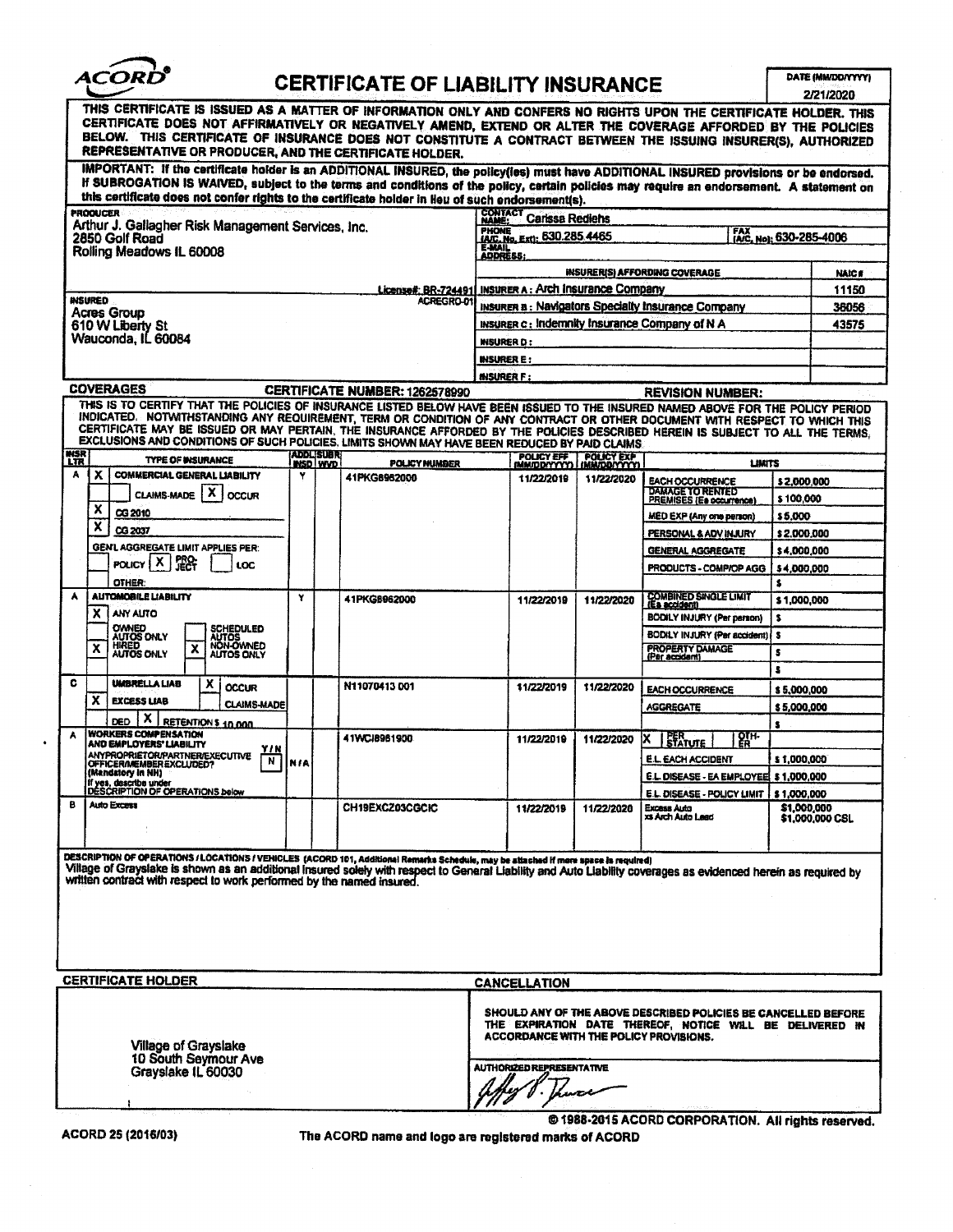THIS ENDORSEMENT CHANGES THE POLICY. PLEASE READ IT CAREFULLY.

## **ADDITIONAL INSURED - OWNERS, LESSEES OR CONTRACTORS - SCHEDULED PERSON OR ORGANIZATION**

This endorsement modifies insurance provided under the following:

### COMMERCIAL GENERAL LIABILITY COVERAGE PART

#### **SCHEDULE**

| <b>Name Of Additional Insured Person(s)</b><br><b>Or Organization(s)</b>                             | <b>Location(s) Of Covered Operations</b> |
|------------------------------------------------------------------------------------------------------|------------------------------------------|
| ALL PARTIES WHERE REQUIRED BY A WRITTEN<br><b>CONTRACT</b>                                           |                                          |
|                                                                                                      |                                          |
|                                                                                                      |                                          |
| Information required to complete this Schedule. if not shown above will be shown in the Declarations |                                          |

- A. Section II Who Is An Insured is amended to include as an additional insured the person(s) or organization(s) shown in the Schedule, but only with respect to liability for "bodily injury", "property damage" or "personal and advertising injury" caused, in whole or in part, by:
	- 1. Your acts or omissions; or
	- 2. The acts or omissions of those acting on your behalf:

in the performance of your ongoing operations for the additional insured(s) at the location(s) designated above.

However:

- 1. The insurance afforded to such additional insured only applies to the extent permitted by law: and
- 2. If coverage provided to the additional insured is required by a contract or agreement, the insurance afforded to such additional insured will not be broader than that which you are required by the contract or agreement to provide for such additional insured.

B. With respect to the insurance afforded to these additional insureds, the following additional exclusions apply:

This insurance does not apply to "bodily injury" or "property damage" occurring after:

- 1. All work, including materials, parts or<br>equipment furnished in connection with such work, on the project (other than service,<br>maintenance or repairs) to be performed by or on behalf of the additional insured(s) at the location of the covered operations has been completed: or
- 2. That portion of "your work" out of which the injury or damage arises has been put to its intended use by any person or organization other than another contractor or subcontractor engaged in performing operations for a principal as a part of the same project.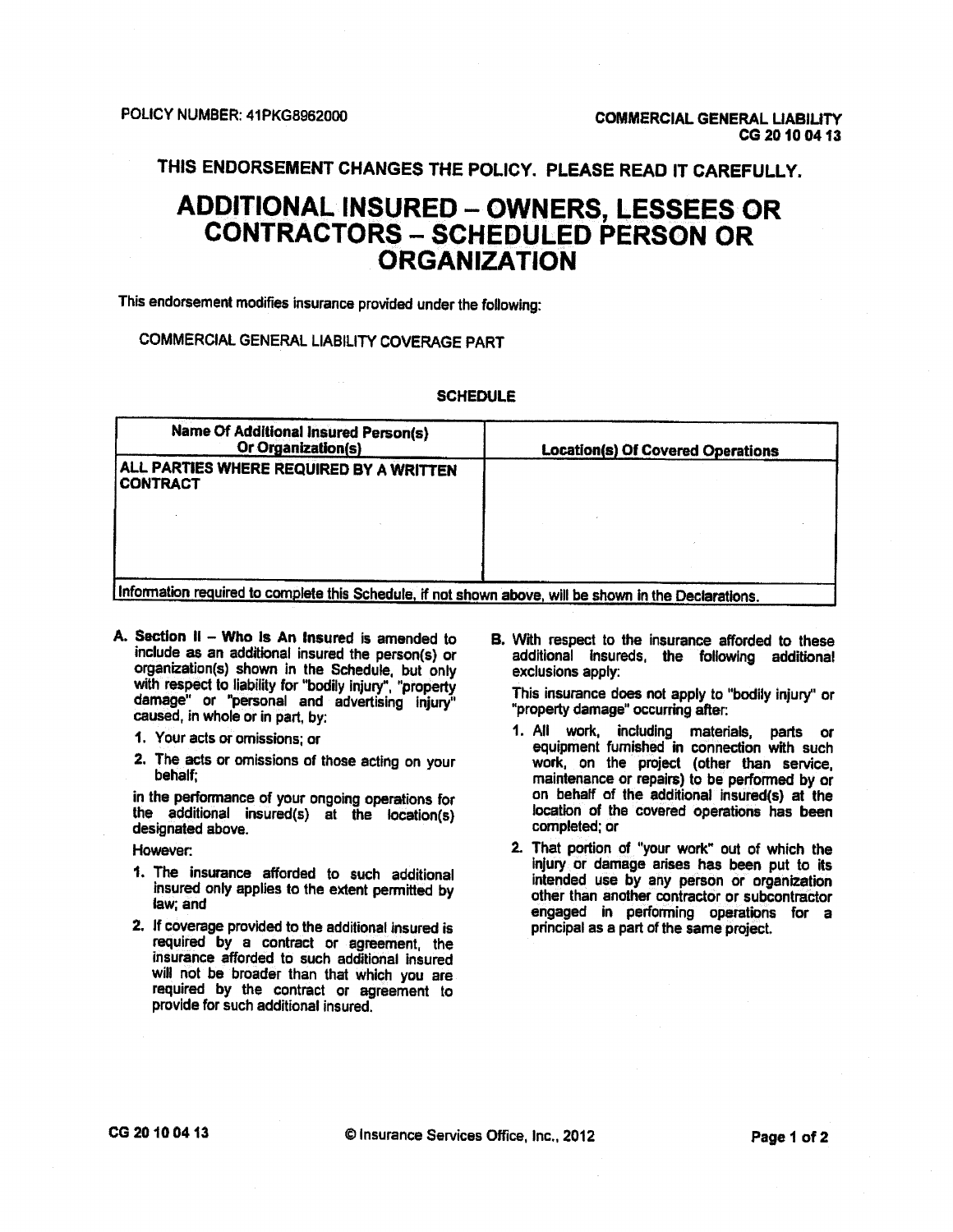C. With respect to the insurance afforded to these<br>additional insureds, the following is added to<br>Section III – Limits Of Insurance:

If coverage provided to the additional insured is required by a contract or agreement, the most we<br>will pay on behalf of the additional insured is the amount of insurance:

- 1. Required by the contract or agreement; or
- 2. Available under the applicable Limits of<br>insurance shown in the Declarations;

whichever is less.

This endorsement shall not increase the<br>applicable Limits of Insurance shown in the Declarations.